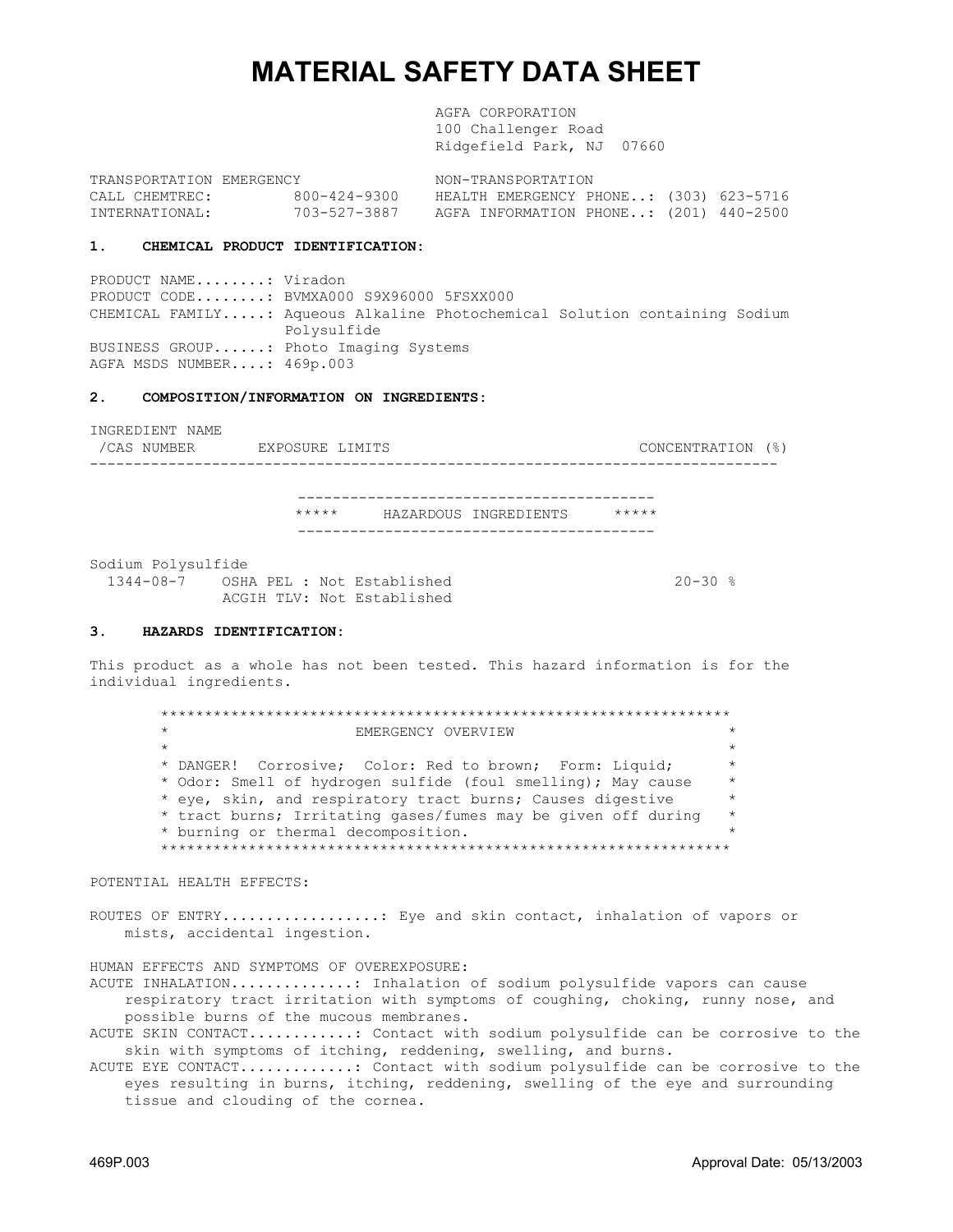ACUTE INGESTION...............: If ingested, sodium polysulfide is corrosive to the tissues with which it comes in contact. Ingestion may cause burning pain in the mouth, throat, esophagus and abdomen.

CHRONIC EFFECTS OF EXPOSURE...: No applicable information was found concerning any adverse chronic health effects from overexposure to this product.

CARCINOGENICITY...............: The components of this product are not listed by NTP, IARC or regulated as a carcinogen by OSHA. MEDICAL CONDITIONS

 AGGRAVATED BY EXPOSURE......: Persons with preexisting eye or skin conditions or impaired pulmonary function may be more susceptible to the effects of this product.

#### **4. FIRST AID MEASURES:**

FIRST AID FOR EYES......: In case of contact, immediately flush eyes with plenty of water for at least 15 minutes. Call a physician.

FIRST AID FOR SKIN......: Flush affected areas promptly with water and soap for 15 minutes. Remove contaminated clothing. In case of continued irritation consult physician.

FIRST AID FOR INHALATION: If inhaled, remove to fresh air. If not breathing, give artificial respiration. If breathing is difficult, give oxygen. Call a physician.

FIRST AID FOR INGESTION.: If swallowed, rinse mouth with plenty of water, call a Physician.

#### **5. FIRE FIGHTING MEASURES:**

FLASH POINT.....................: Noncombustible

EXTINGUISHING MEDIA.............: Material is not combustible. Use extinguishing media suitable for other combustible materials in the area.

SPECIAL FIRE FIGHTING PROCEDURES: Evacuate personnel to a safe area. Keep personnel removed and upwind of fire. Wear self-contained breathing apparatus.

#### **6. ACCIDENTAL RELEASE MEASURES:**

SPILL OR LEAK PROCEDURES..........: Use appropriate PERSONAL PROTECTIVE EQUIPMENT during clean up. Dike Spill. Prevent liquid from entering sewers, waterways, or low areas. Soak up with sawdust, sand, oil dry or other absorbent material. For disposal see section 13.

#### **7. HANDLING AND STORAGE:**

STORAGE TEMPERATURE(MIN/MAX): Store between 40 F (4.4 C) and 80 F (26 C). Preferred storage is at 68 F (20 C).

SHELF LIFE..................: N.A.

SPECIAL SENSITIVITY........: Keep from freezing.

HANDLING/STORAGE PRECAUTIONS: Avoid eye and skin contact, and store in well-ventilated area. Keep container tightly closed. Do not store with incompatible materials. Do not store or consume food, drink or tobacco in area where they may become contaminated with this material. For incompatibles see section 10.

OTHER NOTES.................: Keep out of the reach of children.

### **8. PERSONAL PROTECTION:**

PROTECTIVE CLOTHING REQUIREMENTS...: Splash protection required for eyes, e.g., eye glasses with side shields or goggles. For skin protection use chemical resistant gloves and aprons, e.g. made of neoprene, rubber or vinyl.

VENTILATION REQUIREMENTS...........: Use sufficient general room ventilation and/or local exhaust to maintain airborne levels of vapors below applicable exposure limits (see Section 2).

RESPIRATOR REQUIREMENTS............: Under normal conditions of use, respirator protection is not required. If respirators are used, institute a program in accordance with OSHA standard 29CFR1010.134.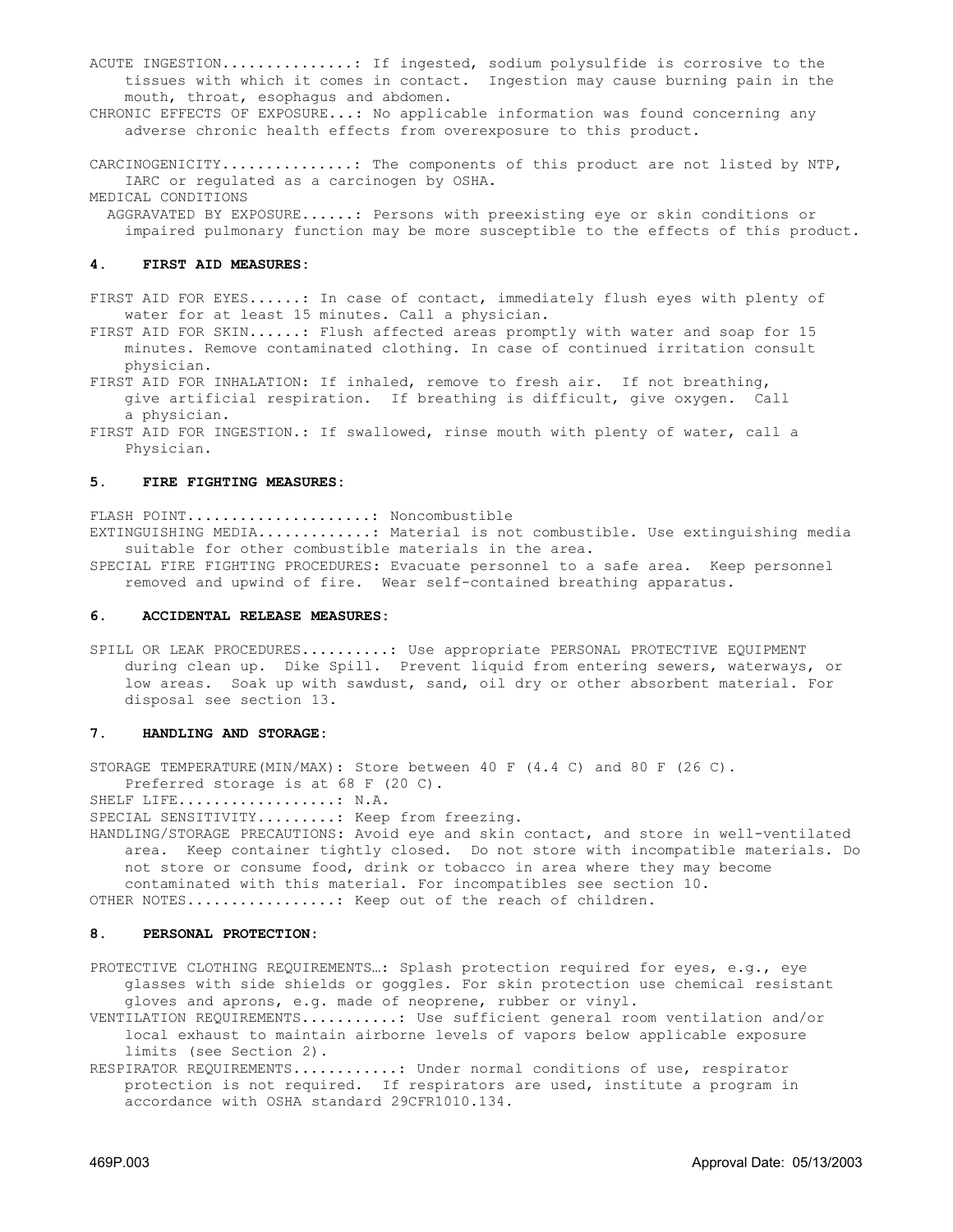ADDITIONAL PROTECTIVE MEASURES.....: Emergency showers and eye wash stations should be made available. Educate and train employees in the safe use and handling of this product.

#### **9. PHYSICAL AND CHEMICAL PROPERTIES:**

PHYSICAL FORM.............: Liquid COLOR.....................: Red to brown ODOR......................: Smell of hydrogen sulfide (foul smelling) pH .......................: 14 BOILING POINT.............: Greater than 212 F (100 C) MELTING/FREEZING POINT....: Less than 32 F (0 C) SOLUBILITY IN WATER ......: Soluble SPECIFIC GRAVITY .........: 1.300 at 68 F (20 C) BULK DENSITY..............: Not Applicable VAPOR PRESSURE ...........: Approx. 23 mbar at 68 F (20 C)

#### **10. STABILITY AND REACTIVITY:**

STABILITY..................: This is a stable material. HAZARDOUS POLYMERIZATION...: Will not occur. INCOMPATIBILITIES..........: Contact with acids liberates toxic gas (hydrogen sulfide). Corrodes metals. INSTABILITY CONDITIONS.....: None known. DECOMPOSITION PRODUCTS.....: In case of fire, hydrogen sulfide, sulfur dioxide, and other potentially toxic fumes.

#### **11. TOXICOLOGICAL INFORMATION:**

NO ANIMAL TOXICITY INFORMATION AVAILABLE

#### **12. ECOLOGICAL INFORMATION:**

NO ECOLOGICAL INFORMATION AVAILABLE

#### **13. DISPOSAL CONSIDERATIONS**

WASTE DISPOSAL METHOD.......: Recover nonusable free liquid and/or contaminated water, and dispose of in an approved and permitted treatment system. Remove nonusable solid material and/or contaminated soil, for disposal in an approved and permitted landfill. Discharge to sewer may require approval of permitting authority and may require pretreatment.

#### **14. TRANSPORTATION INFORMATION:**

TECHNICAL SHIPPING NAME........: Sodium Polysulfide PRODUCT LABEL.................... Viradon

> DOT (DOMESTIC SURFACE) ----------------------

PROPER SHIPPING NAME...........: Corrosive liquid, basic, inorganic, n.o.s. HAZARD CLASS OR DIVISION ......: 8 UN/NA NUMBER....................... UN3266 PACKING GROUP ..................: III DOT PRODUCT RQ lbs (kgs).......: None HAZARD LABEL(s)................: Corrosive HAZARD PLACARD(s)..............: Corrosive

 Limited Quantity Exception may apply to this product, for "inner packagings not over 1.0 L (0.3 gal) for liquids and 1.0 kg (2.2 lb) for solids". 173.154 (b) (1). Each package must conform to the packaging requirements of Subpart B of Part 173 and may not exceed 30 kg (66 lb) gross weight. For further information consult the 49 CFR.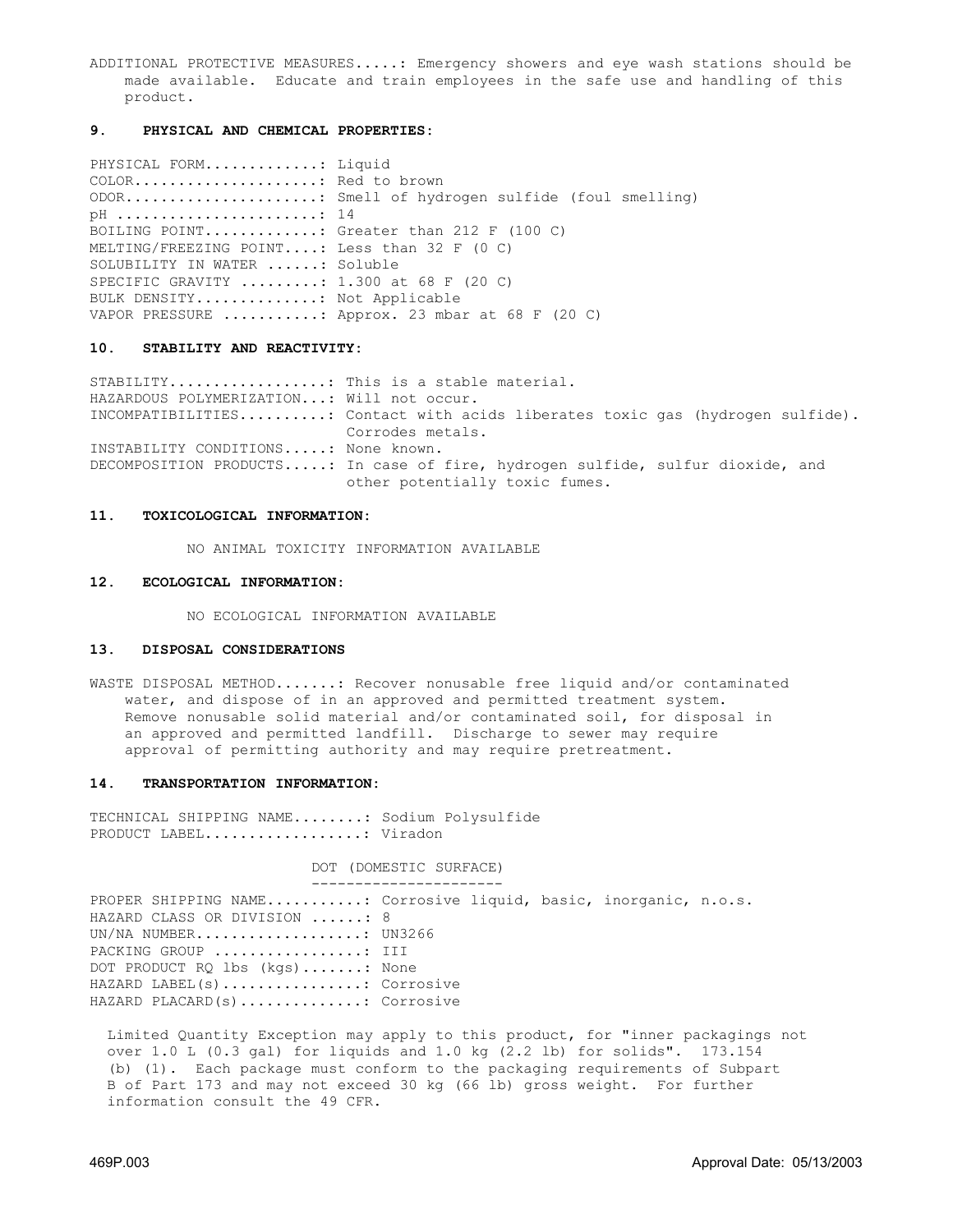IMO / IMDG CODE (OCEAN) ----------------------- PROPER SHIPPING NAME..........: Corrosive liquid, basic, inorganic, n.o.s. HAZARD CLASS DIVISION NUMBER...: 8 UN NUMBER.......................... UN3266 PACKAGING GROUP................... III

HAZARD LABEL(s)................: Corrosive HAZARD PLACARD(s)..............: Corrosive

## ICAO / IATA (AIR)

 ----------------- PROPER SHIPPING NAME...........: Corrosive liquid, basic, inorganic, n.o.s. HAZARD CLASS DIVISION NUMBER...: 8 UN NUMBER.......................... UN3266 SUBSIDIARY RISK................: None PACKING GROUP..................... III HAZARD LABEL(s)................: Corrosive RADIOACTIVE?......................... Non-Radioactive PASSENGER AIR - MAX. QTY. .....: 5 L PASSENGER PACKING INSTRUCTION..: 818 CARGO AIR - MAX. OTY.  $\ldots \ldots \ldots$ : 60 L CARGO AIR PACKING INSTRUCTION..: 820

#### **15. REGULATORY INFORMATION:**

OSHA STATUS.................: This product is hazardous under the criteria of the Federal OSHA Hazard Communication Standard 29 CFR 1910.1200. TSCA STATUS..................... On TSCA Inventory CERCLA REPORTABLE QUANTITY..: None SARA TITLE III: SECTION 302 EXTREMELY HAZARDOUS SUBSTANCES..: None SECTION 311/312 HAZARD CATEGORIES.....: Immediate Health Hazard SECTION 313 TOXIC CHEMICALS.......: None RCRA STATUS.................: When discarded in its purchased form, this product meets the criteria of corrosivity, and should be managed as a hazardous waste (EPA Hazardous Waste Number D002). (40 CFR 261.20-24)

The following chemicals are specifically listed by individual states; other product specific health and safety data in other sections of the MSDS may also be applicable for state requirements. For details on your regulatory requirements you should contact the appropriate agency in your state.

| COMPONENT NAME<br>/CAS NUMBER         | CONCENTRATION | STATE CODE |  |
|---------------------------------------|---------------|------------|--|
| Water<br>$7732 - 18 - 5$              | $70 - 80$ %   | PA3, NJ4   |  |
| Sodium Polysulfide<br>$1344 - 08 - 7$ | $20 - 30$ %   | PA3, NJ4   |  |

 $NJA = New Jersey Other - included in 5 predominant ingredients > 1%$ PA3 = Pennsylvania Non-hazardous present at 3% or greater.

#### **16. OTHER INFORMATION:**

HMIS RATINGS: Health Flammability Reactivity Personal Prot **3** 0 1 B 0=Minimal 1=Slight 2=Moderate 3=Serious 4=Severe B=Safety Glasses, Gloves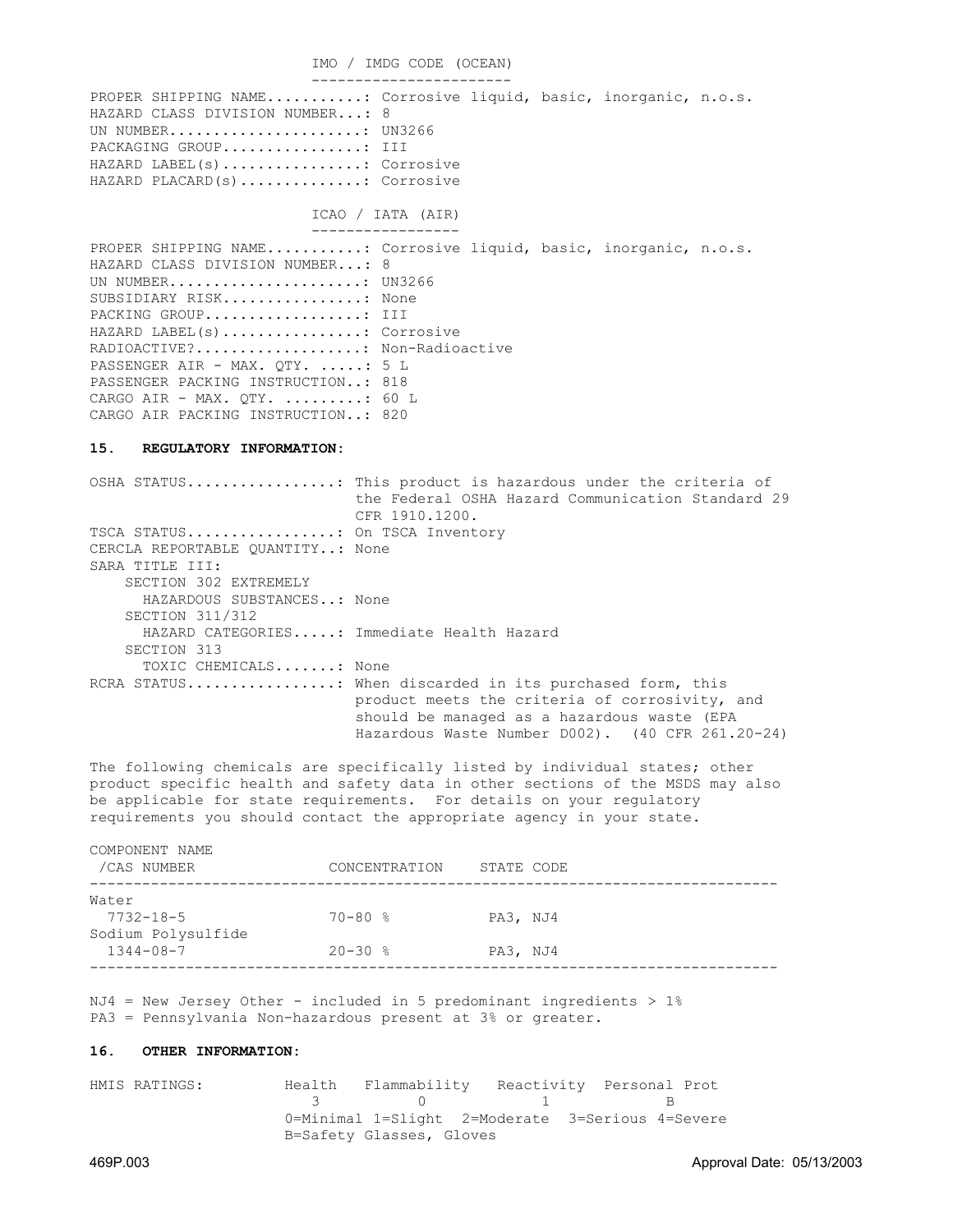AGFA's method of hazard communication is comprised of Product Labels and Material Safety Data Sheets. HMIS ratings are provided by AGFA as a customer service.

REASON FOR ISSUE..........: Reviewed, Harmonized PREPARED BY............... R. Ruppel-Kerr APPROVED BY...............: M. Patrick APPROVAL DATE.............: 05/13/2003 SUPERSEDES DATE...........: 11/04/1999 MSDS NUMBER...............: 34174

This information is furnished without warranty, expressed or implied, except that it is accurate to the best knowledge of AGFA Corporation. The data on this sheet relates only to the specific material designated herein. AGFA Corporation assumes no legal responsibility for use or reliance upon these data.